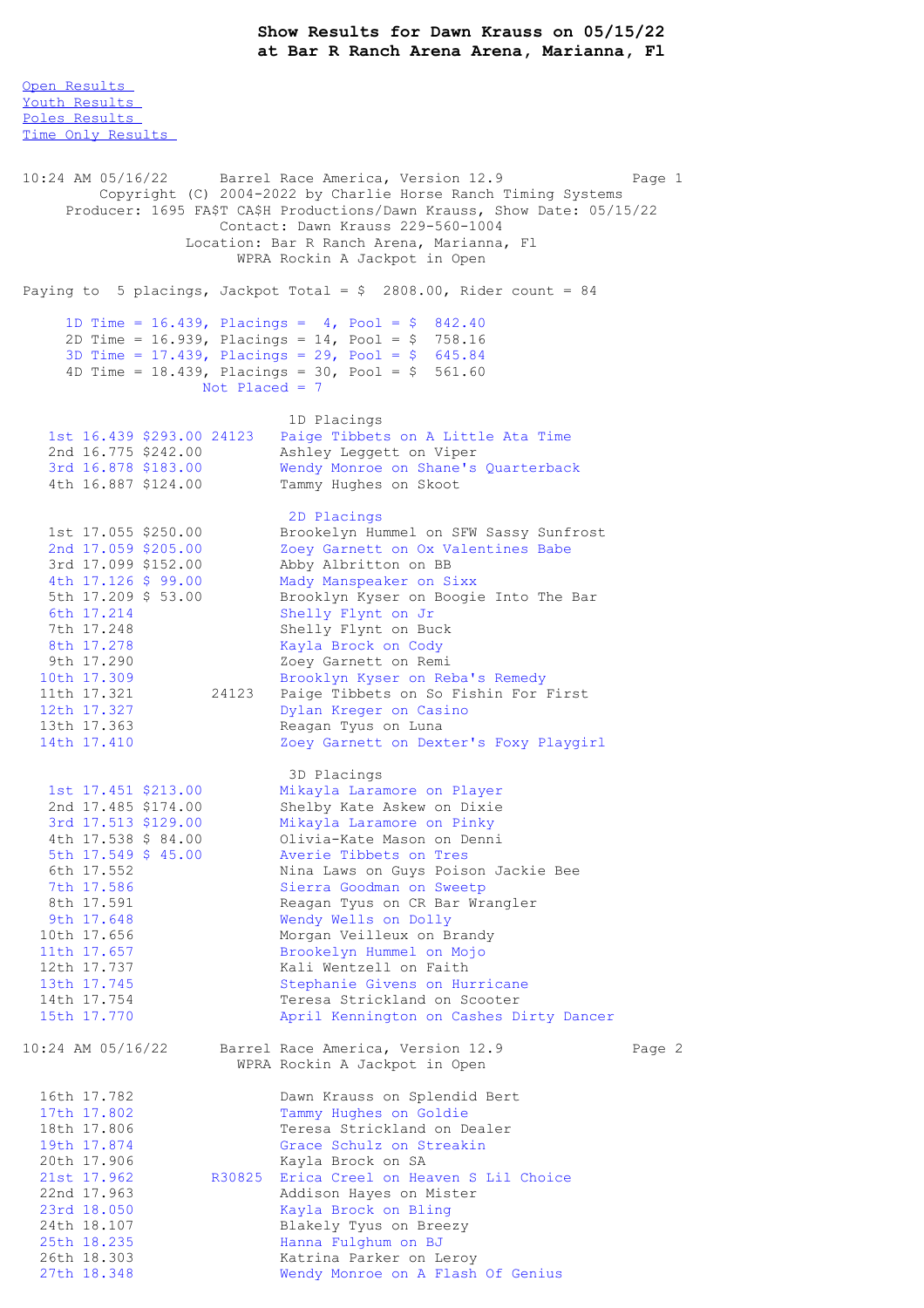|                                                                                               | 28th 18.359                                | April Kennington on Dude                                                                                     |        |  |  |
|-----------------------------------------------------------------------------------------------|--------------------------------------------|--------------------------------------------------------------------------------------------------------------|--------|--|--|
|                                                                                               | 29th 18.381                                | Jarett Tyus on Prise                                                                                         |        |  |  |
|                                                                                               |                                            | 4D Placings                                                                                                  |        |  |  |
|                                                                                               | 1st 18.452 \$185.00                        | Cadence Boyett on The Storm                                                                                  |        |  |  |
|                                                                                               | 2nd 18.463 \$152.00                        | Stephanie Givens on Bo Duke                                                                                  |        |  |  |
|                                                                                               | 3rd 18.475 \$112.00                        | Brookelyn Hummel on ValentineTwoEyedDoc                                                                      |        |  |  |
|                                                                                               | 4th 18.516 \$ 73.00<br>5th 18.558 \$ 39.00 | Hadley Watson on Harlee<br>Thomas Lemacks on Ellie                                                           |        |  |  |
|                                                                                               | 6th 18.563                                 | Kayla Rabon on Twisted                                                                                       |        |  |  |
|                                                                                               | 7th 18.572                                 | Allie McCart on Smokey                                                                                       |        |  |  |
|                                                                                               | 8th 18.586<br>9th 18.667                   | Madison Smith on Mocha<br>Courtney Meade on Trick                                                            |        |  |  |
|                                                                                               | 10th 18.671                                | Anita Knight on Cheddar                                                                                      |        |  |  |
|                                                                                               | 11th 18.801                                | Nina Laws on B-Man                                                                                           |        |  |  |
|                                                                                               | 12th 18.884                                | Anita Knight on Gratis                                                                                       |        |  |  |
|                                                                                               | 13th 18.907<br>14th 18.916                 | Kali Wentzell on Takota<br>Samone Creamer on Roach                                                           |        |  |  |
|                                                                                               | 15th 18.985                                | Kayla Rabon on Nope                                                                                          |        |  |  |
|                                                                                               | 16th 19.061                                | Alexis Hitson on Fuel                                                                                        |        |  |  |
|                                                                                               | Tie 19.061<br>18th 19.093                  | Kayla Brock on Jazz<br>Dylan Kreger on Mia                                                                   |        |  |  |
|                                                                                               | 19th 19.148                                | Summer Read on Cricket                                                                                       |        |  |  |
|                                                                                               | 20th 19.174                                | Mary Marshall on Short Go                                                                                    |        |  |  |
|                                                                                               | 21st 19.303<br>22nd 19.320                 | Rachel Tullis on CDC American Express<br>Courtney Meade on Smokey                                            |        |  |  |
|                                                                                               | 23rd 19.403                                | Jenna Hughes on Juice                                                                                        |        |  |  |
|                                                                                               | 24th 19.628                                | Mady Manspeaker on Kady                                                                                      |        |  |  |
|                                                                                               | 25th 19.691                                | Wendy Monroe on Firin For Coins<br>Arielle Stewart on Horse With No Name                                     |        |  |  |
|                                                                                               | 26th 19.868<br>27th 19.992                 | Honor Hought on She's A Bullet                                                                               |        |  |  |
|                                                                                               | 28th 20.135                                | Sierra Goodman on Ricky                                                                                      |        |  |  |
|                                                                                               | 29th 21.587                                | Brooklyn Kyser on Celi                                                                                       |        |  |  |
|                                                                                               | 30th 23.431<br>$N/T$ 999.990               | Sarah DeFelix on Cash<br>Sabina Hayes on Stonewashed Denim                                                   |        |  |  |
|                                                                                               | $N/T$ 999.990                              | Thomas Lemacks on Mia                                                                                        |        |  |  |
|                                                                                               | $N/T$ 999.990                              | Melissa Myers on Joes Little Scamp                                                                           |        |  |  |
| N/T                                                                                           | 999.990                                    | Katrina Parker on Shootem                                                                                    |        |  |  |
|                                                                                               | $10:24$ AM $05/16/22$                      | Barrel Race America, Version 12.9<br>WPRA Rockin A Jackpot in Open                                           | Page 3 |  |  |
| N/T                                                                                           | 999.990                                    | 24123<br>Paige Tibbets on Colorado                                                                           |        |  |  |
| N/T                                                                                           | 999.990                                    | Averie Tibbets on JH Firewater Socks                                                                         |        |  |  |
| N/T                                                                                           | 999.990                                    | Gracie Thompson on Ella                                                                                      |        |  |  |
| Page 1<br>10:24 AM 05/16/22<br>Barrel Race America, Version 12.9<br>Rockin A Jackpot in Youth |                                            |                                                                                                              |        |  |  |
|                                                                                               |                                            | Paying to 3 placings, Jackpot Total = $$$ 574.00, Rider count = 41                                           |        |  |  |
|                                                                                               |                                            | 1D Time = 17.055, Placings = 11, Pool = $$$<br>172.20                                                        |        |  |  |
|                                                                                               |                                            | 2D Time = 17.555, Placings = $3$ , Pool = $$$ 154.98                                                         |        |  |  |
|                                                                                               |                                            | 3D Time = $18.055$ , Placings = $8$ , Pool = $$$ 132.02<br>4D Time = 19.055, Placings = 15, Pool = \$ 114.80 |        |  |  |
|                                                                                               |                                            | Not Placed = $4$                                                                                             |        |  |  |
|                                                                                               |                                            |                                                                                                              |        |  |  |
|                                                                                               | 1st 17.055 \$ 74.00                        | 1D Placings<br>Brookelyn Hummel on SFW Sassy Sunfrost                                                        |        |  |  |
|                                                                                               | 2nd 17.059 \$ 57.00                        | Zoey Garnett on Ox Valentines Babe                                                                           |        |  |  |
|                                                                                               | 3rd 17.126 \$ 41.00<br>4th 17.162          | Mady Manspeaker on Sixx<br>Shelby Kate Askew on Dixie                                                        |        |  |  |
|                                                                                               | 5th 17.209                                 | Brooklyn Kyser on Boogie Into The Bar                                                                        |        |  |  |
|                                                                                               | 6th 17.290                                 | Zoey Garnett on Remi                                                                                         |        |  |  |
|                                                                                               | 7th 17.309<br>8th 17.363                   | Brooklyn Kyser on Reba's Remedy<br>Reagan Tyus on Luna                                                       |        |  |  |
|                                                                                               | 9th 17.410                                 | Zoey Garnett on Dexter's Foxy Playgirl                                                                       |        |  |  |
|                                                                                               | 10th 17.520<br>11th 17.549                 | Blakely Tyus on Breezy<br>Averie Tibbets on Tres                                                             |        |  |  |
|                                                                                               |                                            |                                                                                                              |        |  |  |
|                                                                                               |                                            | 2D Placings                                                                                                  |        |  |  |
|                                                                                               |                                            |                                                                                                              |        |  |  |
|                                                                                               | $1st$ 17.591 \$ 67.00                      | Reagan Tyus on CR Bar Wrangler                                                                               |        |  |  |
|                                                                                               | 2nd 17.680 \$ 51.00<br>3rd 17.709 \$ 37.00 | Olivia-Kate Mason on Denni<br>Morgan Veilleux on Brandy                                                      |        |  |  |
|                                                                                               |                                            |                                                                                                              |        |  |  |
|                                                                                               | $1st$ 18.059 \$ 57.00                      | 3D Placings<br>Hadley Watson on Harlee                                                                       |        |  |  |
|                                                                                               | 2nd 18.220 \$ 44.00<br>3rd 18.235 \$ 32.00 | Cadence Boyett on The Storm<br>Hanna Fulghum on BJ                                                           |        |  |  |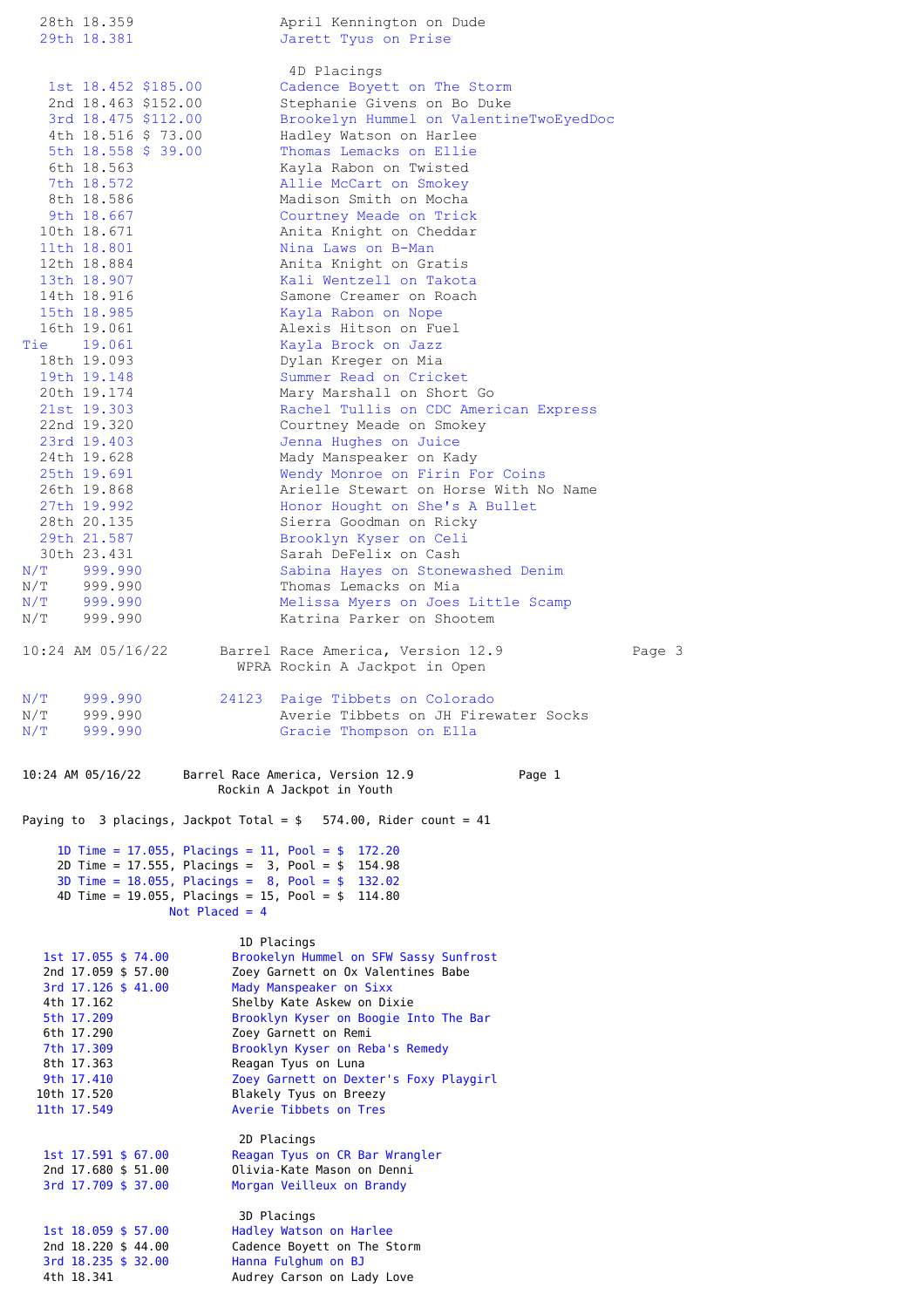| 5th 18.521<br>6th 18.586                                                                                           | Addison Hayes on Mister<br>Madison Smith on Mocha                                                                                                                                            |        |  |  |  |
|--------------------------------------------------------------------------------------------------------------------|----------------------------------------------------------------------------------------------------------------------------------------------------------------------------------------------|--------|--|--|--|
| 7th 18.645<br>8th 18.724                                                                                           | Brookelyn Hummel on Mojo<br>Mary Marshall on Short Go                                                                                                                                        |        |  |  |  |
| 1st 19.205 \$ 49.00<br>2nd 19.264 \$ 38.00<br>3rd 19.382 \$ 28.00<br>4th 19.392                                    | 4D Placings<br>Kali Wentzell on Takota<br>Jenna Hughes on Juice<br>Blakely Tyus on Bacardi<br>Alexis Hitson on Fuel                                                                          |        |  |  |  |
| 5th 19.493<br>6th 19.628                                                                                           | Hadley Watson on Izzy<br>Mady Manspeaker on Kady                                                                                                                                             |        |  |  |  |
| 7th 20.534<br>8th 21.343                                                                                           | Marsi Moulton on Muffy<br>Amery Dixon on Sydney                                                                                                                                              |        |  |  |  |
| 9th 21.442<br>10th 21.639                                                                                          | Gracie Rebuck on Misty<br>Gracie Rebuck on Ranger                                                                                                                                            |        |  |  |  |
| 11th 21.678<br>12th 21.893                                                                                         | Sarah DeFelix on Cash<br>Gracie Thompson on Ella                                                                                                                                             |        |  |  |  |
| 13th 23.590                                                                                                        | Sabina Hayes on Stonewashed Denim                                                                                                                                                            |        |  |  |  |
| 10:24 AM 05/16/22                                                                                                  | Barrel Race America, Version 12.9<br>Rockin A Jackpot in Youth                                                                                                                               | Page 2 |  |  |  |
| 14th 25.767<br>15th 29.407                                                                                         | Maddie Moore on Jessie<br>Chloe Hatcher on Dalia                                                                                                                                             |        |  |  |  |
| N/T 999.990<br>N/T 999.990                                                                                         | Kali Wentzell on Faith<br>Brookelyn Hummel on ValentineTwoEyedDoc                                                                                                                            |        |  |  |  |
| N/T 999.990<br>N/T 999.990                                                                                         | Allie McCart on Smokey<br>Averie Tibbets on JH Firewater Socks                                                                                                                               |        |  |  |  |
| 10:24 AM 05/16/22                                                                                                  | Barrel Race America, Version 12.9<br>Rockin A Jackpot in Poles                                                                                                                               | Page 1 |  |  |  |
|                                                                                                                    | Paying to 2 placings, Jackpot Total = $$322.00$ , Rider count = 23                                                                                                                           |        |  |  |  |
|                                                                                                                    | 1D Time = $25.741$ , Placings = $3$ , Pool = $$$ 138.46<br>2D Time = $26.741$ , Placings = $2$ , Pool = \$ 106.26<br>3D Time = $27.741$ , Placings = 13, Pool = $$77.28$<br>Not Placed = $5$ |        |  |  |  |
|                                                                                                                    | 1D Placings                                                                                                                                                                                  |        |  |  |  |
| 1st 25.741 \$ 83.00<br>2nd 25.886 \$ 55.00                                                                         | Averie Tibbets on Tres<br>Morgan Veilleux on Brandy                                                                                                                                          |        |  |  |  |
| 3rd 26.598                                                                                                         | Reagan Tyus on CR Bar Wrangler<br>2D Placings                                                                                                                                                |        |  |  |  |
| 1st 27.168 \$ 64.00<br>2nd 27.230 \$ 43.00                                                                         | Wendy Monroe on Shane's Quarterback<br>Arielle Stewart on Horse With No Name                                                                                                                 |        |  |  |  |
| 1st 28.987 \$ 46.00                                                                                                | 3D Placings<br>Shelby Kate Askew on Dixie                                                                                                                                                    |        |  |  |  |
| 2nd 29.290 \$ 31.00<br>3rd 29.913                                                                                  | Kayla Rabon on Twisted<br>Jenna Hughes on Juice                                                                                                                                              |        |  |  |  |
| 4th 30.240<br>5th 30.892                                                                                           | Courtney Meade on Smokey<br>Kali Wentzell on Faith                                                                                                                                           |        |  |  |  |
| 6th 30.912<br>7th 31.521                                                                                           | Samone Creamer on Roach<br>Mady Manspeaker on Kady                                                                                                                                           |        |  |  |  |
| 8th 31.743<br>9th 35.090                                                                                           | Jenna Hughes on Woody<br>Alexis Hitson on Fuel                                                                                                                                               |        |  |  |  |
| 10th 35.262<br>11th 36.945                                                                                         | Zoey Garnett on Remi<br>Mady Manspeaker on Jazzy                                                                                                                                             |        |  |  |  |
| 12th 40.916<br>13th 43.717                                                                                         | Blakely Tyus on Breezy<br>Jarett Tyus on Prise                                                                                                                                               |        |  |  |  |
| N/T<br>999.990<br>N/T<br>999.990                                                                                   | Sarah DeFelix on Cash<br>Kayla Brock on Bling                                                                                                                                                |        |  |  |  |
| N/T<br>999.990<br>N/T<br>999.990                                                                                   | Olivia-Kate Mason on Denni<br>Audrey Carson on Lady Love                                                                                                                                     |        |  |  |  |
| N/T<br>999.990                                                                                                     | Kali Wentzell on Takota                                                                                                                                                                      |        |  |  |  |
| 10:24 AM 05/16/22                                                                                                  | Barrel Race America, Version 12.9<br>Time Only Jackpot in Time Only                                                                                                                          | Page 1 |  |  |  |
| Paying to 2 placings, Jackpot Total = $$ 0.00$ , Rider count = 5                                                   |                                                                                                                                                                                              |        |  |  |  |
|                                                                                                                    | 1D Time = 17.709, Placings = 1, Pool = $$$<br>0.00<br>2D Time = $18.209$ , Placings = 1, Pool = \$<br>0.00                                                                                   |        |  |  |  |
| 3D Time = $18.709$ , Placings = $1$ , Pool = \$<br>0.00<br>4D Time = $19.709$ , Placings = $2$ , Pool = \$<br>0.00 |                                                                                                                                                                                              |        |  |  |  |
| 1D Placings                                                                                                        |                                                                                                                                                                                              |        |  |  |  |